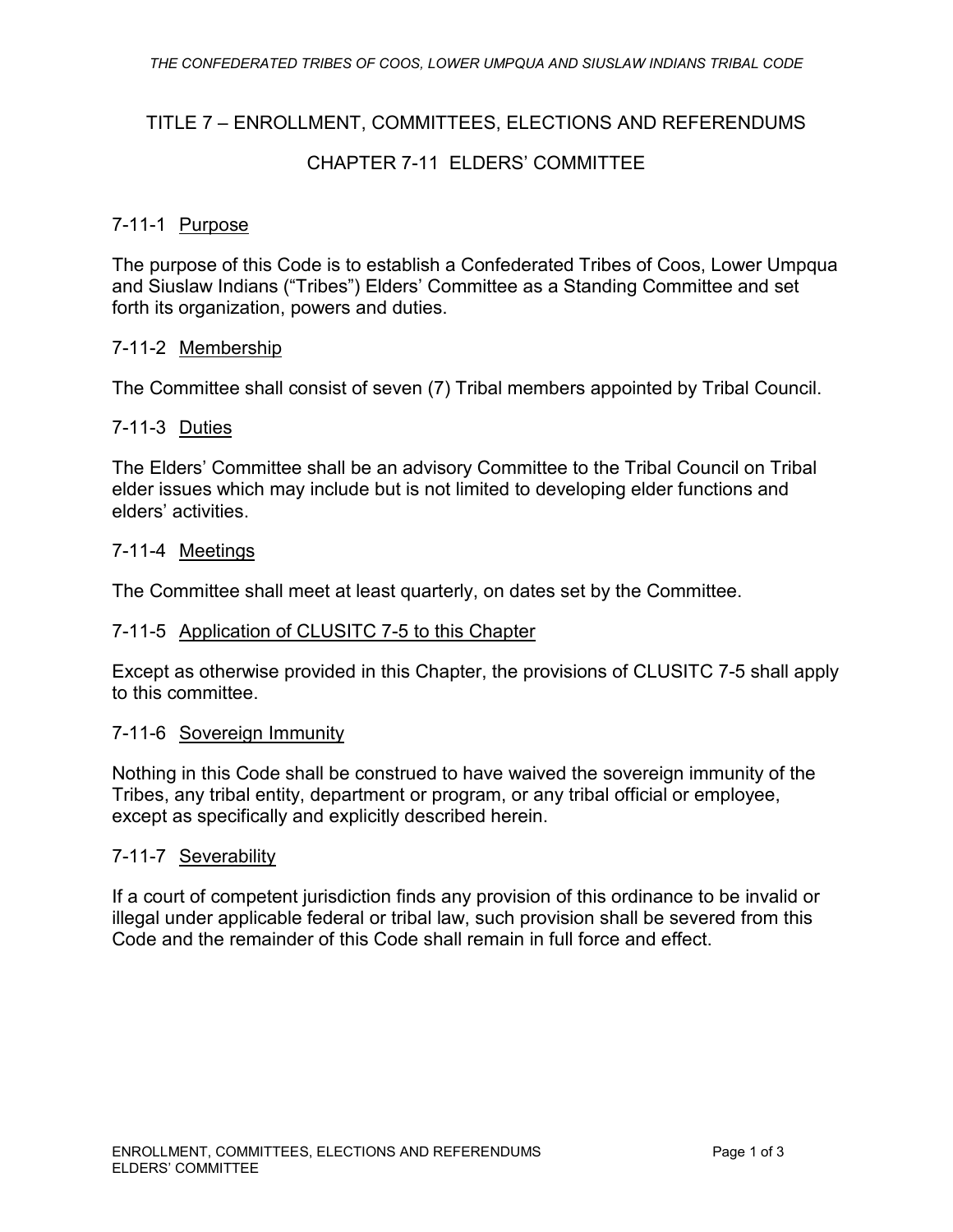# APPENDIX A

## LEGISLATIVE HISTORY AND EDITORIAL CHANGES